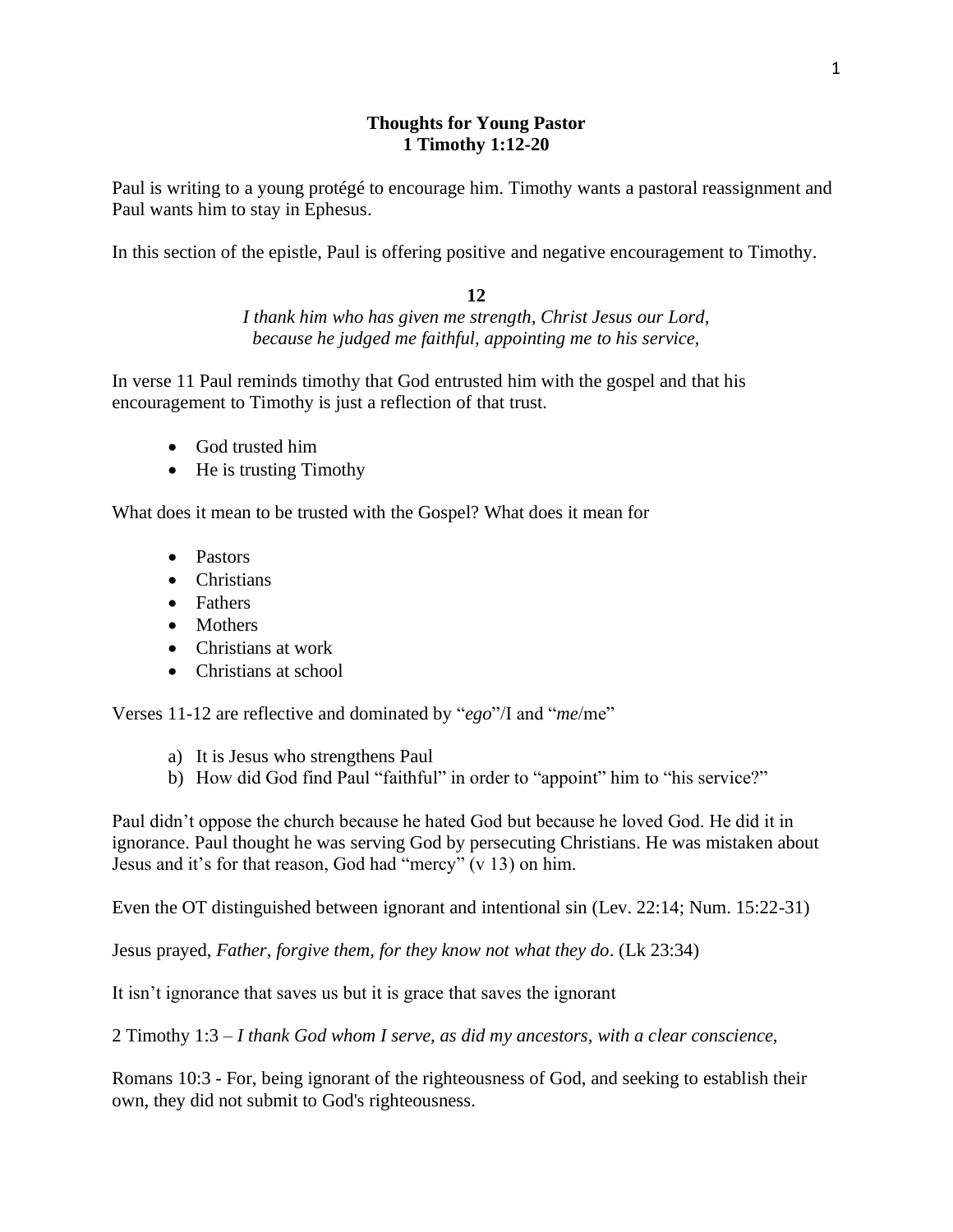And then Paul discusses his 'faithfulness…'

### **13**

*though formerly I was a blasphemer, persecutor, and insolent opponent. But I received mercy because I had acted ignorantly in unbelief*

- Blasphemer = speaking evil, abusive, slanderous
- Persecutor = violent aggressor / OH and not in secular literature
- Insolent opponent  $=$  a proud person who insults others or does them shameful wrong

Acts 8:1-3 - *And there arose on that day a great persecution against the church in Jerusalem, and they were all scattered throughout the regions of Judea and Samaria, except the apostles. <sup>2</sup> Devout men buried Stephen and made great lamentation over him. <sup>3</sup> But Saul was ravaging the church, and entering house after house, he dragged off men and women and committed them to prison.*

Acts 9:1-3a *- But Saul, still breathing threats and murder against the disciples of the Lord, went to the high priest <sup>2</sup> and asked him for letters to the synagogues at Damascus, so that if he found any belonging to the Way, men or women, he might bring them bound to Jerusalem. <sup>3</sup>Now as he went on his way, he approached Damascus*

*"Paul's sin was not something which he tried to forget. … Paul's sin was something which he refused to forget, for every time he remembered the greatness of his sin, he remembered the still greater greatness of Jesus Christ. It was not that he brooded unhealthily over his sin; it was that he remembered his sin to awaken rejoicing in the greatness of the grace of Jesus Christ."* William Barclay, The Letters to Timothy, Titus and Philemon, p. 55

Paul didn't love God. But he also didn't know that he didn't love God. He acted "ignorantly in unbelief"

- Ignorantly  $= agnoeo = to not know (agnostic) / to err or sin through mistake$
- Unbelief = *apistia*  $(a = not / \text{pistia} = \text{faith})$

For these reasons, Paul "received mercy," literally, "I was mercied."

# **14**

*and the grace of our Lord overflowed for me with the faith and love that are in Christ Jesus.*

God gave Paul

- Grace to save
- Faith to believe
- Love to give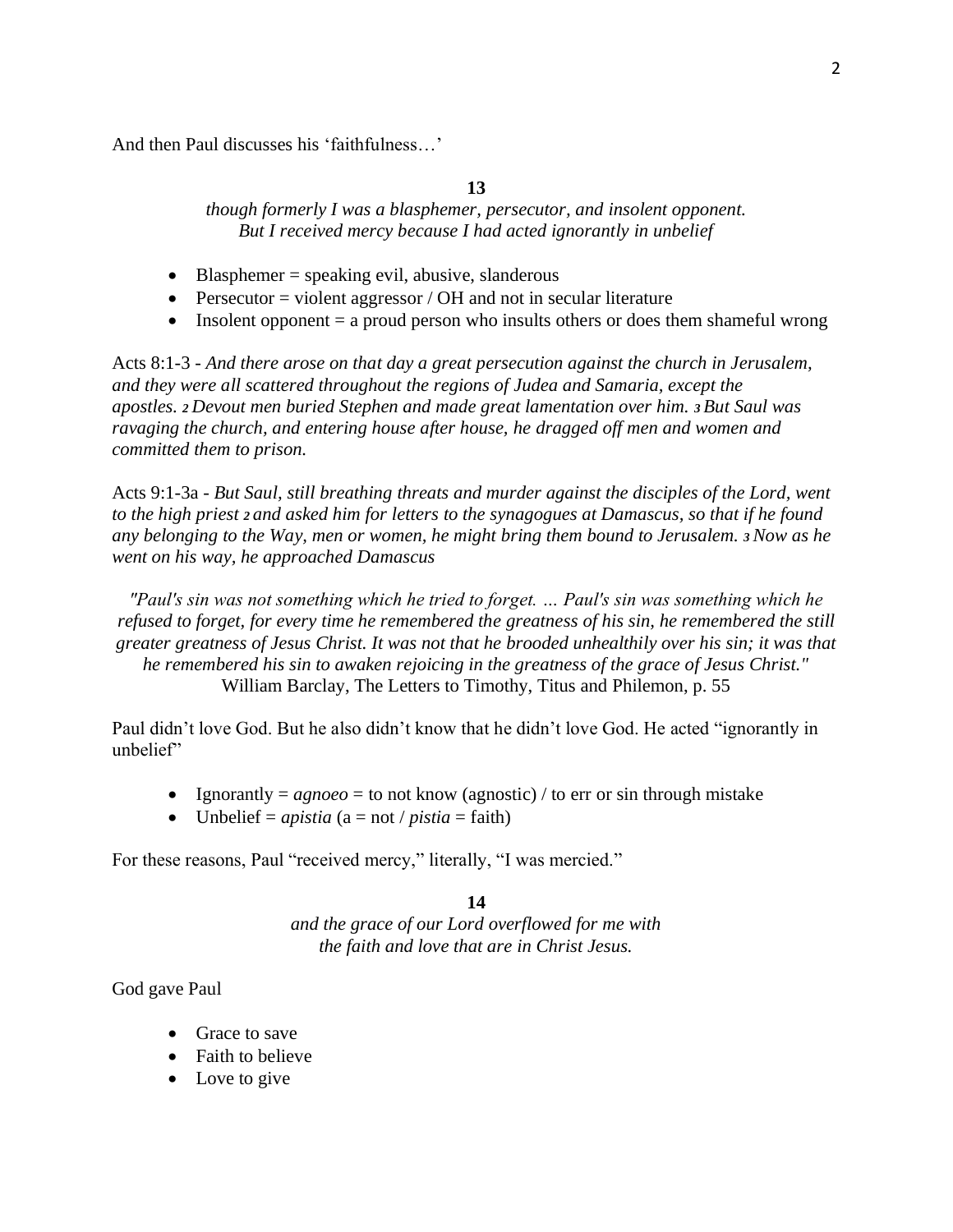### Acts 9:3-19 – **T**

Philippians 1:8 – *God is my witness, how I yearn for you all with the affection of Christ Jesus.*

Galatians 4:19 – *my little children, for whom I am again in the anguish of childbirth until Christ is formed in you!*

1 Thessalonians 2:7-8 – *But we were gentle among you, like a nursing mother taking care of her own children. <sup>8</sup> So, being affectionately desirous of you, we were ready to share with you not only the gospel of God but also our own selves, because you had become very dear to us.*

See how Paul's life changed? This super-abounding grace, faith and love are ours in Jesus also.

How? This mercy that Paul received, overflowed = *huperpleonazo = huper = super* & *pleonazo = abundant*

#### **15**

*The saying is trustworthy and deserving of full acceptance, that Christ Jesus came into the world to save sinners, of whom I am the foremost.*

Foremost = *protos = first in rank* or *honor*, *chief* or *principle*

Hmmm. I'm not sure about that. There have been some really bad people in the Bible and otherwise.

*"The fact is that it is always the characteristic of a true saint to feel himself a real sinner. The air in a room seems to be clear, but when it is penetrated by the sunlight it is seen to be full of dust and other impurities: and so as men draw nearer to God, and are penetrated by the light of God (1 John i. 5), they see more clearly their own infirmities, and begin to feel for sin something of the hatred which God feels for it."*

Ernest F. Brown, The Pastoral Epistles, p. 10.

### **16**

*But I received mercy for this reason, that in me, as the foremost, Jesus Christ might display his perfect patience as an example to those who were to believe in him for eternal life.*

This is twice now that Paul reminds Timothy that he received mercy.

- He received mercy because he was ignorant
- He received mercy in order that Jesus might *"display his perfect patience as an example…"*

Foremost = *proto* = can also mean *first in time* 

Romans 8:39 – *For those whom he foreknew he also predestined to be conformed to the image of his Son, in order that he might be the firstborn among many brothers.*

*Firstborn = prototokos*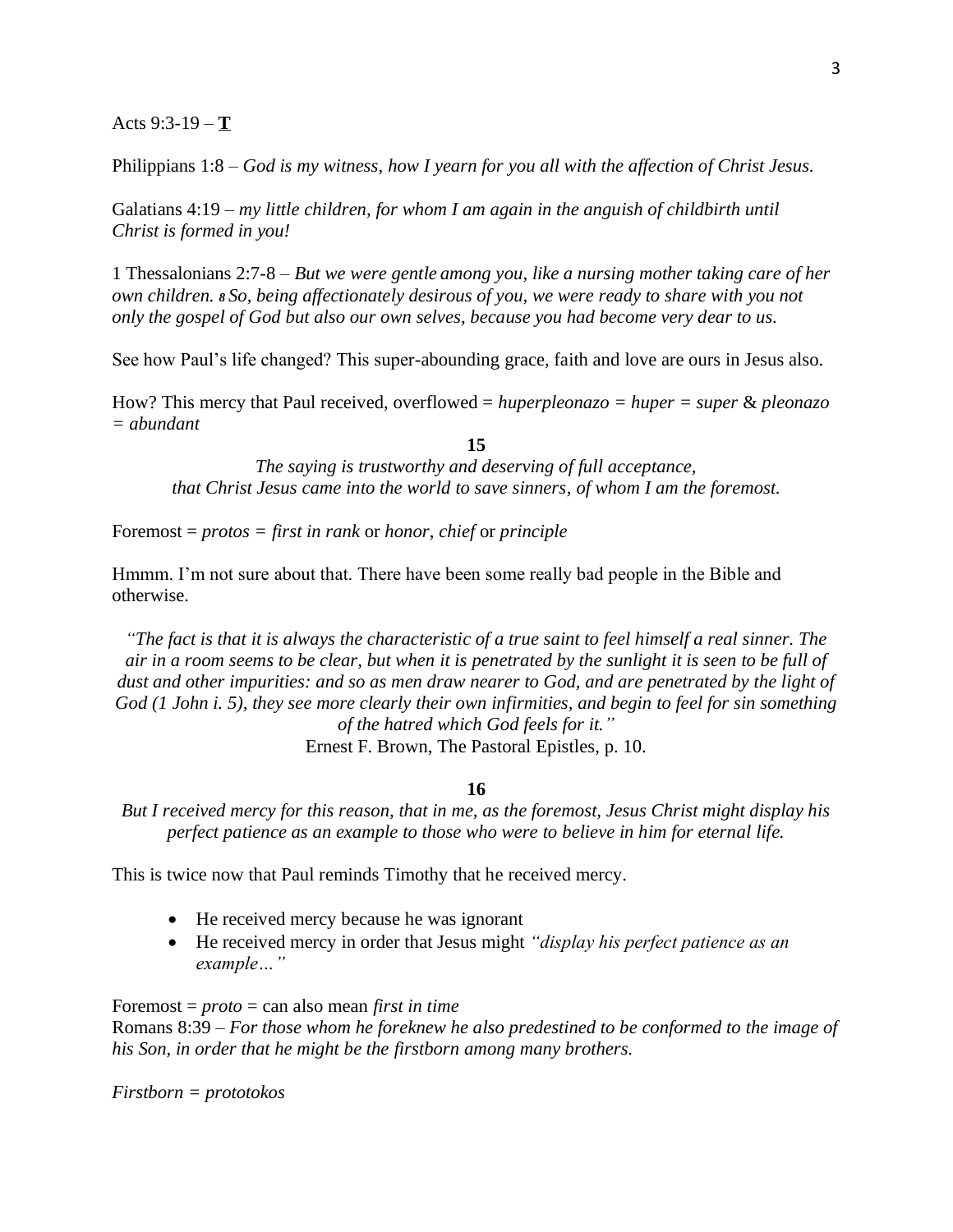Paul is a type. He is an example and model for Israel

Romans 10:1-4 is not only Paul's prayer. It is Paul's testimony.

*Brothers, my heart's desire and prayer to God for them* [Israel] *is that they may be saved. <sup>2</sup> For I bear them witness that they have a zeal for God, but not according to knowledge. <sup>3</sup> For, being ignorant of the righteousness of God, and seeking to establish their own, they did not submit to God's righteousness. <sup>4</sup> For Christ is the end of the law for righteousness to everyone who believes*

Look at this comparison:

Romans 9:31-32 - *Israel who pursued a law that would lead to righteousness did not succeed in reaching that law. <sup>32</sup> Why? Because they did not pursue it by faith, but as if it were based on works.*

Philippians 3:4-9 – *I myself have reason for confidence in the flesh also. If anyone else thinks he has reason for confidence in the flesh, I have more: <sup>5</sup> circumcised on the eighth day, of the people of Israel, of the tribe of Benjamin, a Hebrew of Hebrews; as to the law, a Pharisee; <sup>6</sup> as to zeal, a persecutor of the church; as to righteousness under the law, blameless. <sup>7</sup> But whatever gain I had, I counted as loss for the sake of Christ. <sup>8</sup> Indeed, I count everything as loss because of the surpassing worth of knowing Christ Jesus my Lord. For his sake I have suffered the loss of all things and count them as rubbish, in order that I may gain Christ <sup>9</sup> and be found in him, not having a righteousness of my own that comes from the law, but that which comes through faith in Christ, the righteousness from God that depends on faith*

**17**

*To the King of the ages, immortal, invisible, the only God, be honor and glory forever and ever*

- *King of the ages*
- *Immortal*
- *Invisible*
- *The only God*

*Be*

- *Honor*
- *Glory*
- *Forever and ever*

What more might be said to eulogize God?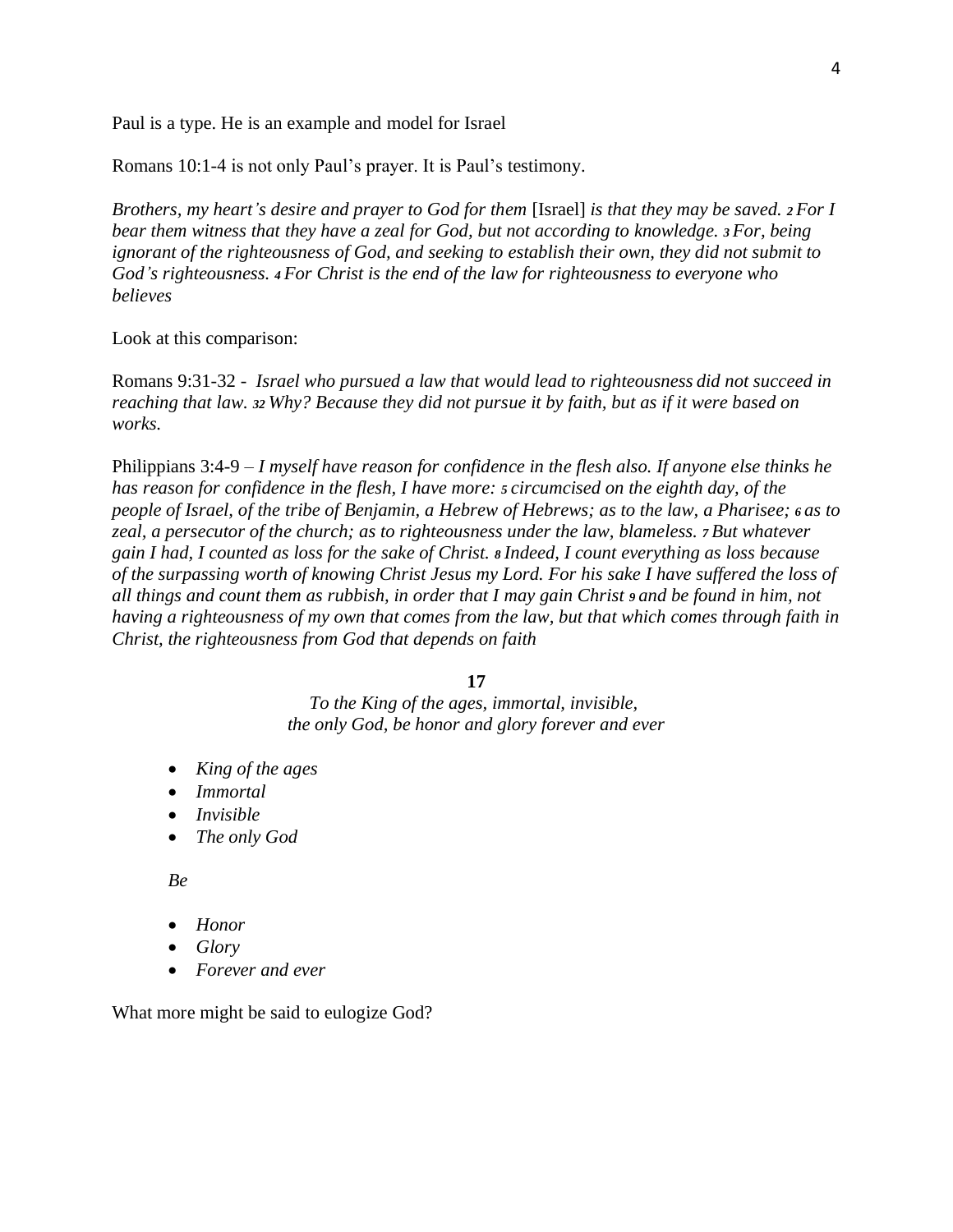**18**

*This charge I entrust to you, Timothy, my child, in accordance with the prophecies previously made about you, that by them you may wage the good warfare,*

*"Here the believer is cast in the role of a soldier who is ordered out into battle. The weapons of this soldier, however, are not clever argumentation or inescapable logic, things that we might think best suited to debates with false teachers. On the contrary, Timothy is to avoid debates (2 Tim 2:23-25). Nor is the soldier's objective the destruction of his opponent. Appropriate strategy includes instructing, correcting erroneous views and urging repentance (see 2 Thess 3:14-15). The minister's weapons for this fight are the gospel and godly concern for the spiritual condition of the opponent. The goal is to protect the faith of those whom the false teachers seek to influence and, if possible, to win back those who have strayed (1:5). Only the gospel is sufficient for such work, as Paul has just taken great care to illustrate (1:11-16)."* Philip Towner – 1-2 Timothy  $&$  Titus, 58.

It is at this point, that Paul transitions from positive encouragements in vs 12-17 to to negative warnings in vs 18-20.

*Entrust = paratithemi = to deposit* 

In verse 11, Paul states that he had been entrusted" with the gospel. There, it is the Greek word, *pisteuo = to trust, to have confidence* 

*the prophecies made about you…*

Acts 16:1 – *Paul came also to Derbe and to Lystra. A disciple was there, named Timothy, the son of a Jewish woman who was a believer, but his father was a Greek. <sup>2</sup> He was well spoken of by the brothers at Lystra and Iconium.*

Paul wants Timothy to be able to say the same thing about himself at the end of his ministry that Paul could say about himself at the end of his ministry

2 Timothy 4:6-8 - *For I am already being poured out as a drink offering, and the time of my departure has come. <sup>7</sup> I have fought the good fight, I have finished the race, I have kept the faith. <sup>8</sup> Henceforth there is laid up for me the crown of righteousness, which the Lord, the righteous judge, will award to me on that day, and not only to me but also to all who have loved his appearing.*

#### **19a**

*holding faith and a good conscience*

*holding = echo = to have in the sense of wearing, to adhere, hold fast* 

Several things are in mind concerning 'faith.'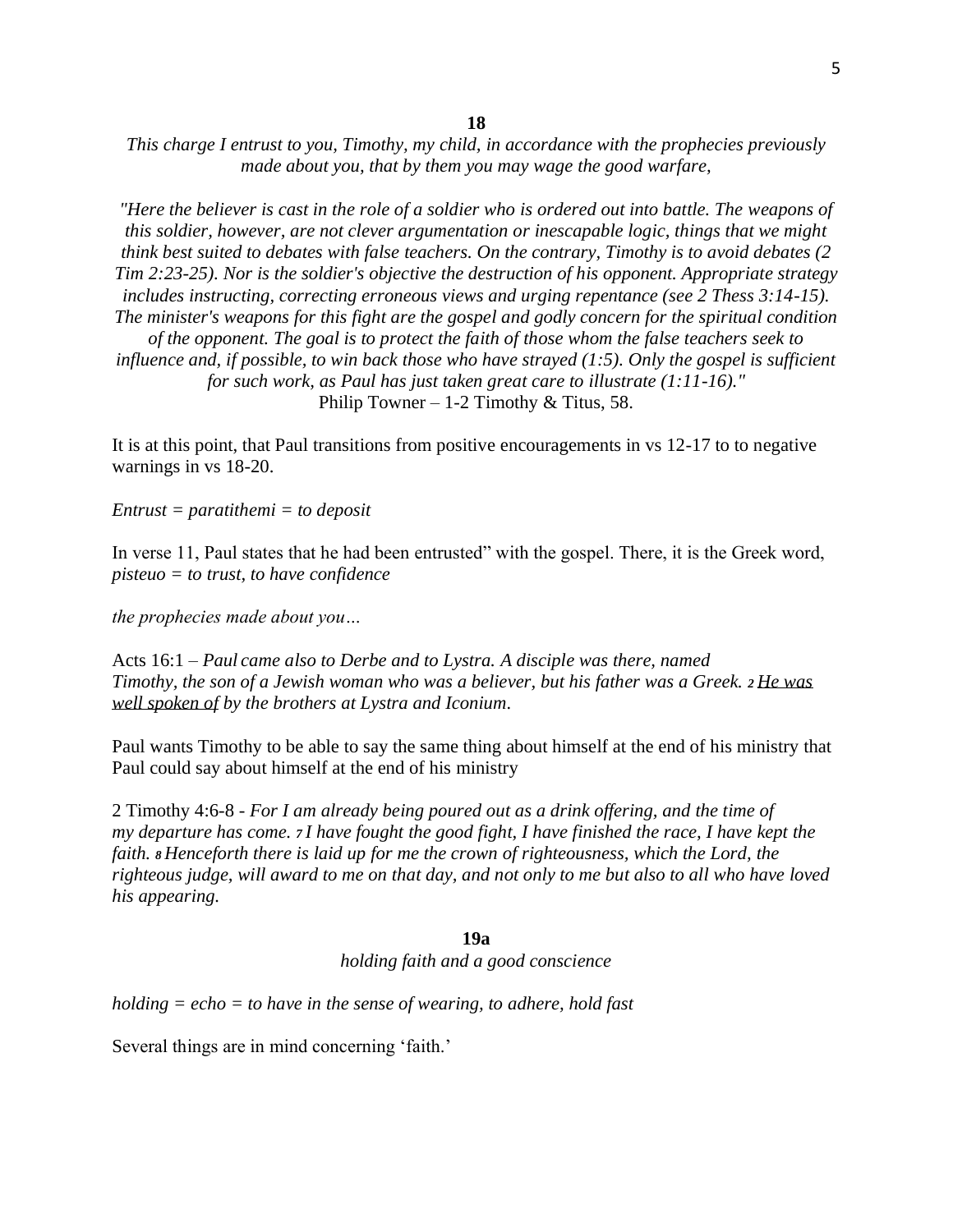- The faith  $=$  the Gospel
- Faith  $=$  as in faith in Jesus Christ
- Faith = It was said of John Knox that "*the consciousness of being chosen gave him courage."*

Paul sinned in ignorance in persecuting the church before he knew Jesus. If Timothy leaves Ephesus he will not be keeping Paul's charge or acting in faith toward Christ.

## **19**

*By rejecting this, some have made shipwreck of their faith, <sup>20</sup> among whom are Hymenaeus and Alexander, whom I have handed over to Satan that they may learn not to blaspheme.*

Paul intimates that if Timothy leaves Ephesus he will not be able to do so with a "clear conscience" and be making "shipwreck" of his faith."

*Shipwreck = enauageso* 

2 Corinthians 11:25 - *Three times I was shipwrecked*

As a pastor or a Christian, we must be good sailors and good soldiers (2 Tim 2:3).

### **20**

*<sup>20</sup> among whom are Hymenaeus and Alexander, whom I have handed over to Satan that they may learn not to blaspheme.*

Paul cited two examples of this type of casualty, people who had not held faith and a good conscience and Timothy was apparently familiar with "Hymenaeus" (cf. 2 Tim. 2:17) and "Alexander."

"Alexander" was a common name, so this man may not be the same Alexander as the Jew in Ephesus (Acts 19:34-35) or the metal worker in Rome (2 Tim 4:14- 15).

Paul had turned them over to God's discipline because of their determination to continue living in a manner contrary to the will of God. This discipline would come on them by Satan.

The Bible speaks of being handed over to Satan positively (Job:1), Jesus (Mt 4:1-11), Paul (2 Cor 12:1-10) and negatively (1 Cor 5:3-5).

The blasphemy of which Paul speaks here is speaking ill of God. Hymenaeus and Alexander either left the faith altogether and then spoke ill of God or by their unfaithfulness, spoke ill of God's sufficient grace.

In either case, Paul is using their example to encourage Timothy to faithfulness and a good conscience.